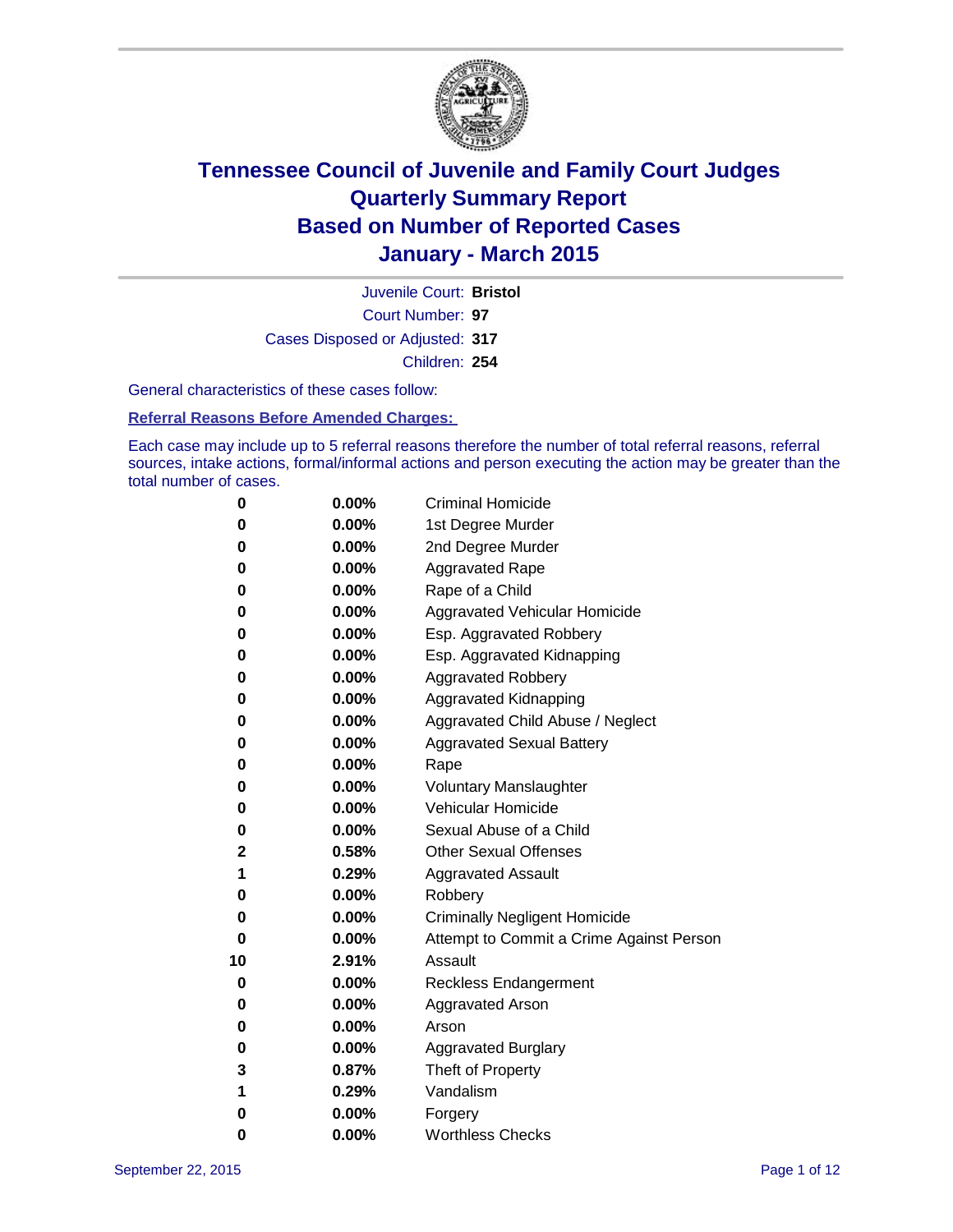

Court Number: **97** Juvenile Court: **Bristol** Cases Disposed or Adjusted: **317** Children: **254**

#### **Referral Reasons Before Amended Charges:**

Each case may include up to 5 referral reasons therefore the number of total referral reasons, referral sources, intake actions, formal/informal actions and person executing the action may be greater than the total number of cases.

| 0        | 0.00%  | Illegal Possession / Fraudulent Use of Credit / Debit Cards |
|----------|--------|-------------------------------------------------------------|
| 0        | 0.00%  | <b>Burglary</b>                                             |
| 0        | 0.00%  | Unauthorized Use of a Vehicle                               |
| 0        | 0.00%  | <b>Cruelty to Animals</b>                                   |
| 1        | 0.29%  | Sale of Controlled Substances                               |
| 2        | 0.58%  | <b>Other Drug Offenses</b>                                  |
| 2        | 0.58%  | Possession of Controlled Substances                         |
| 0        | 0.00%  | <b>Criminal Attempt</b>                                     |
| 0        | 0.00%  | Carrying Weapons on School Property                         |
| 0        | 0.00%  | Unlawful Carrying / Possession of a Weapon                  |
| 0        | 0.00%  | <b>Evading Arrest</b>                                       |
| 0        | 0.00%  | Escape                                                      |
| 0        | 0.00%  | Driving Under Influence (DUI)                               |
| 1        | 0.29%  | Possession / Consumption of Alcohol                         |
| 2        | 0.58%  | Resisting Stop, Frisk, Halt, Arrest or Search               |
| 0        | 0.00%  | <b>Aggravated Criminal Trespass</b>                         |
| 0        | 0.00%  | Harassment                                                  |
| 0        | 0.00%  | Failure to Appear                                           |
| 0        | 0.00%  | Filing a False Police Report                                |
| 2        | 0.58%  | <b>Criminal Impersonation</b>                               |
| 2        | 0.58%  | <b>Disorderly Conduct</b>                                   |
| 0        | 0.00%  | <b>Criminal Trespass</b>                                    |
| 1        | 0.29%  | <b>Public Intoxication</b>                                  |
| $\bf{0}$ | 0.00%  | Gambling                                                    |
| 56       | 16.28% | <b>Traffic</b>                                              |
| 0        | 0.00%  | <b>Local Ordinances</b>                                     |
| 0        | 0.00%  | Violation of Wildlife Regulations                           |
| 5        | 1.45%  | Contempt of Court                                           |
| 6        | 1.74%  | Violation of Probation                                      |
| 0        | 0.00%  | Violation of Aftercare                                      |
| 0        | 0.00%  | <b>Unruly Behavior</b>                                      |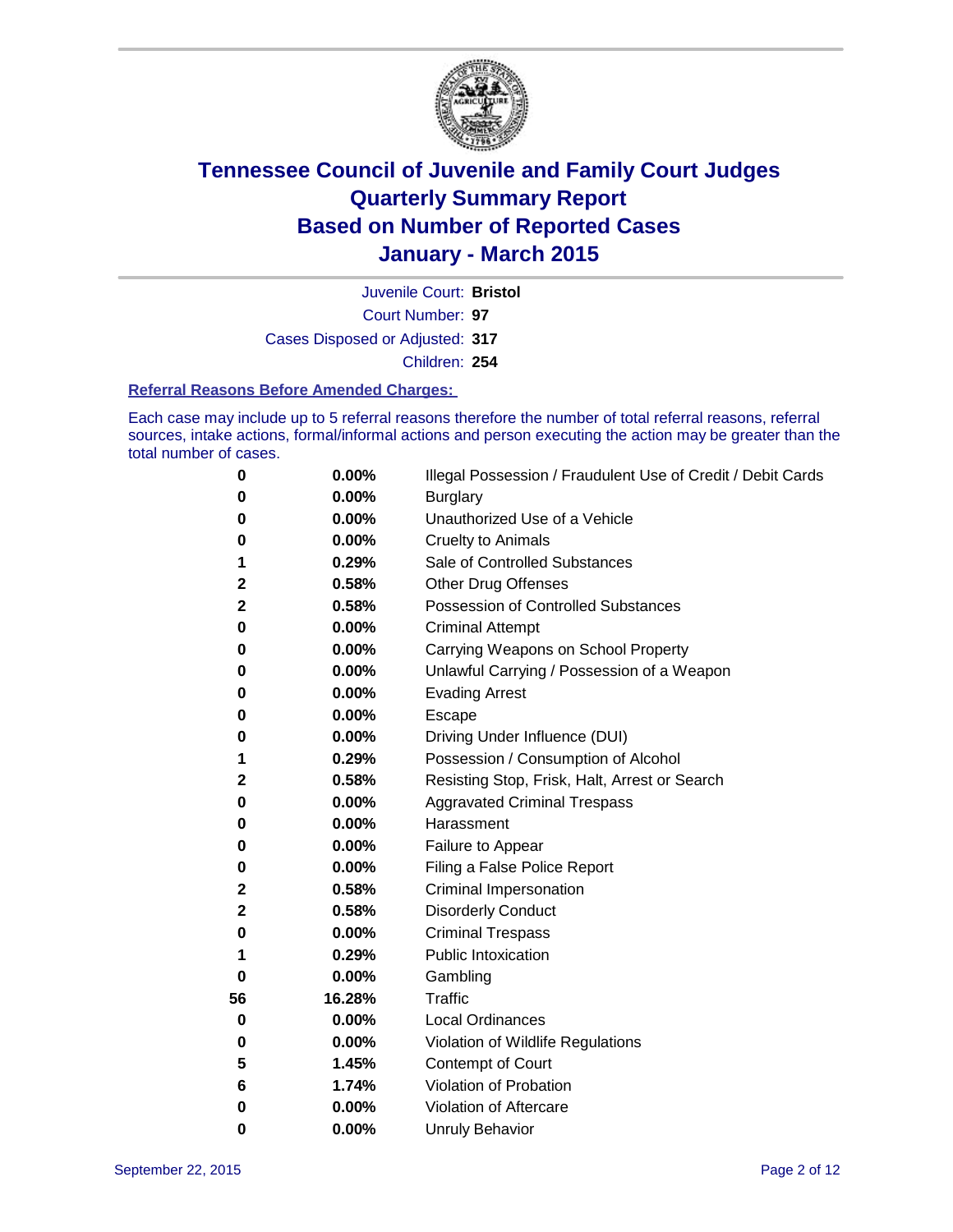

Court Number: **97** Juvenile Court: **Bristol** Cases Disposed or Adjusted: **317** Children: **254**

#### **Referral Reasons Before Amended Charges:**

Each case may include up to 5 referral reasons therefore the number of total referral reasons, referral sources, intake actions, formal/informal actions and person executing the action may be greater than the total number of cases.

| 93  | 27.03%  | Truancy                                |
|-----|---------|----------------------------------------|
| 2   | 0.58%   | In-State Runaway                       |
| 1   | 0.29%   | Out-of-State Runaway                   |
| 3   | 0.87%   | Possession of Tobacco Products         |
| 0   | 0.00%   | Violation of a Valid Court Order       |
| 0   | 0.00%   | Violation of Curfew                    |
| 0   | 0.00%   | Sexually Abused Child                  |
| 0   | 0.00%   | <b>Physically Abused Child</b>         |
| 32  | 9.30%   | Dependency / Neglect                   |
| 0   | 0.00%   | <b>Termination of Parental Rights</b>  |
| 0   | 0.00%   | <b>Violation of Pretrial Diversion</b> |
| 0   | 0.00%   | Violation of Informal Adjustment       |
| 48  | 13.95%  | <b>Judicial Review</b>                 |
| 0   | 0.00%   | <b>Administrative Review</b>           |
| 0   | 0.00%   | <b>Foster Care Review</b>              |
| 37  | 10.76%  | Custody                                |
| 8   | 2.33%   | Visitation                             |
| 1   | 0.29%   | Paternity / Legitimation               |
| 3   | 0.87%   | Child Support                          |
| 0   | 0.00%   | <b>Request for Medical Treatment</b>   |
| 0   | 0.00%   | <b>Consent to Marry</b>                |
| 19  | 5.52%   | Other                                  |
| 344 | 100.00% | <b>Total Referrals</b>                 |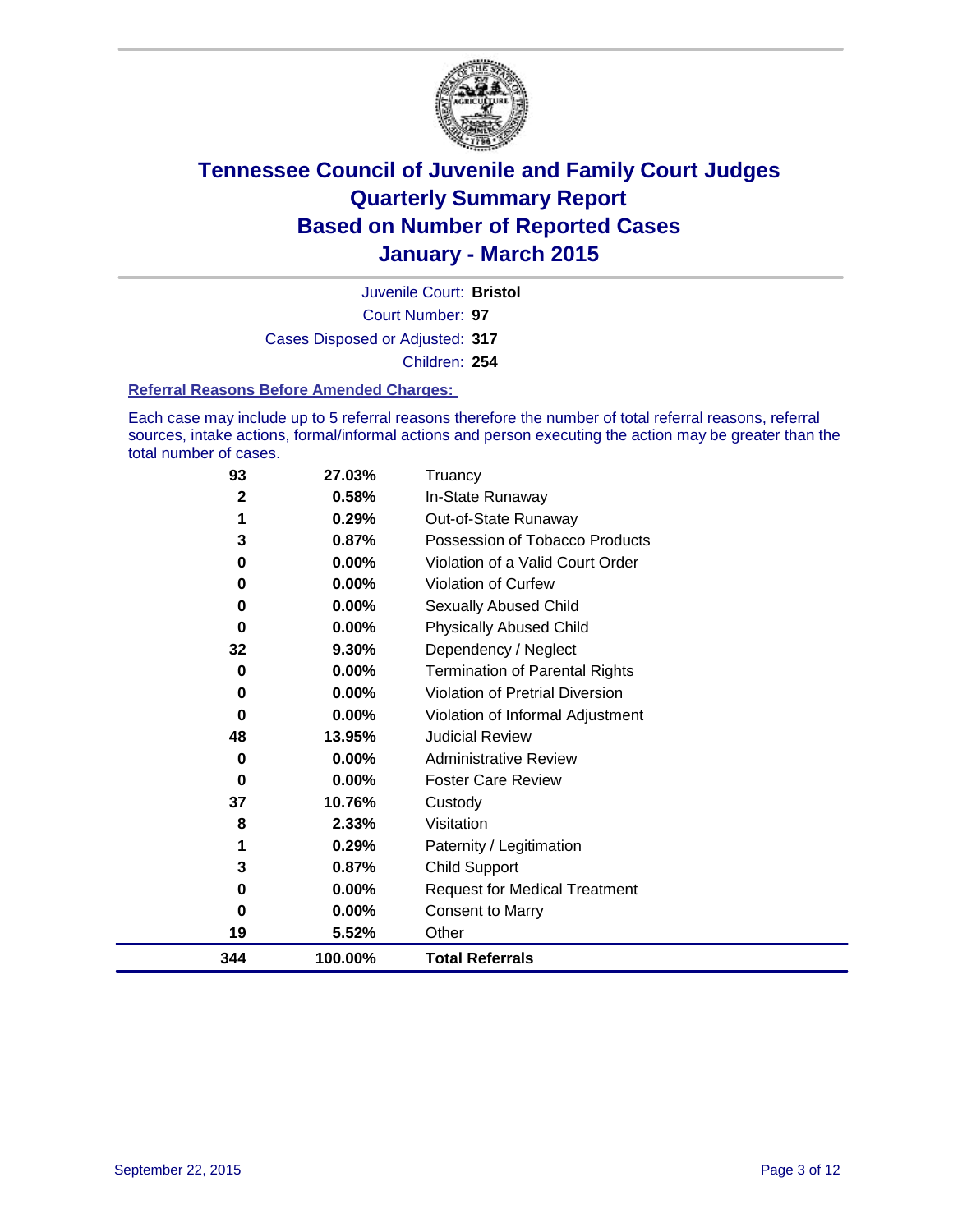

|                            | Juvenile Court: Bristol                   |                                   |  |  |  |  |
|----------------------------|-------------------------------------------|-----------------------------------|--|--|--|--|
|                            | Court Number: 97                          |                                   |  |  |  |  |
|                            | Cases Disposed or Adjusted: 317           |                                   |  |  |  |  |
|                            |                                           | Children: 254                     |  |  |  |  |
| <b>Referral Sources: 1</b> |                                           |                                   |  |  |  |  |
| 92                         | 26.74%                                    | Law Enforcement                   |  |  |  |  |
| 46                         | 13.37%                                    | Parents                           |  |  |  |  |
| 27                         | 7.85%                                     | <b>Relatives</b>                  |  |  |  |  |
| 0                          | $0.00\%$                                  | Self                              |  |  |  |  |
| 109                        | 31.69%                                    | School                            |  |  |  |  |
| 0                          | $0.00\%$                                  | CSA                               |  |  |  |  |
| 49                         | 14.24%                                    | <b>DCS</b>                        |  |  |  |  |
| 0                          | $0.00\%$<br><b>Other State Department</b> |                                   |  |  |  |  |
| 5                          | 1.45%                                     | <b>District Attorney's Office</b> |  |  |  |  |
| $\mathbf{2}$               | 0.58%                                     | <b>Court Staff</b>                |  |  |  |  |
| 0                          | $0.00\%$                                  | Social Agency                     |  |  |  |  |
| 0                          | $0.00\%$                                  | <b>Other Court</b>                |  |  |  |  |
|                            |                                           |                                   |  |  |  |  |

| 344 | 100.00%  | <b>Total Referral Sources</b> |
|-----|----------|-------------------------------|
| 14  | 4.07%    | Other                         |
| 0   | $0.00\%$ | <b>Unknown</b>                |
| 0   | $0.00\%$ | Hospital                      |
| 0   | $0.00\%$ | Child & Parent                |
| 0   | $0.00\%$ | Victim                        |

### **Age of Child at Referral: 2**

| 254 | 100.00%  | <b>Total Child Count</b> |
|-----|----------|--------------------------|
| 0   | 0.00%    | <b>Unknown</b>           |
| 0   | $0.00\%$ | Ages 19 and Over         |
| 63  | 24.80%   | Ages 17 through 18       |
| 57  | 22.44%   | Ages 15 through 16       |
| 32  | 12.60%   | Ages 13 through 14       |
| 16  | 6.30%    | Ages 11 through 12       |
| 86  | 33.86%   | Ages 10 and Under        |
|     |          |                          |

<sup>1</sup> If different than number of Referral Reasons (344), verify accuracy of your court's data.

One child could be counted in multiple categories, verify accuracy of your court's data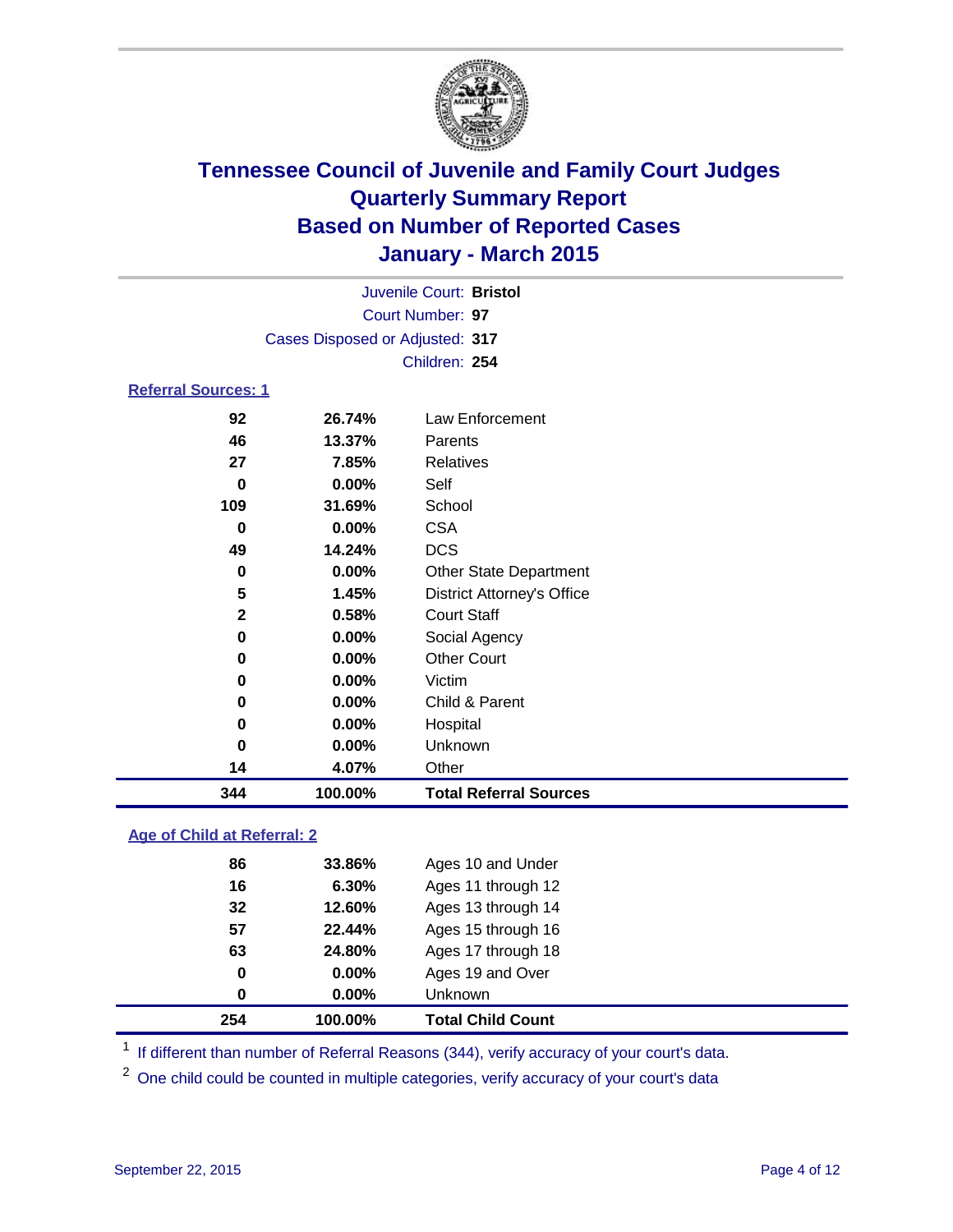

| Juvenile Court: Bristol                 |                                 |                          |  |  |  |
|-----------------------------------------|---------------------------------|--------------------------|--|--|--|
| Court Number: 97                        |                                 |                          |  |  |  |
|                                         | Cases Disposed or Adjusted: 317 |                          |  |  |  |
|                                         |                                 | Children: 254            |  |  |  |
| Sex of Child: 1                         |                                 |                          |  |  |  |
| 143                                     | 56.30%                          | Male                     |  |  |  |
| 111                                     | 43.70%                          | Female                   |  |  |  |
| $\mathbf 0$                             | 0.00%                           | Unknown                  |  |  |  |
| 254                                     | 100.00%                         | <b>Total Child Count</b> |  |  |  |
| Race of Child: 1                        |                                 |                          |  |  |  |
| 241                                     | 94.88%                          | White                    |  |  |  |
| 8                                       | 3.15%                           | African American         |  |  |  |
| $\mathbf 0$                             | 0.00%                           | Native American          |  |  |  |
| 1                                       | 0.39%                           | Asian                    |  |  |  |
| 4                                       | 1.57%                           | Mixed                    |  |  |  |
| 0                                       | 0.00%                           | Unknown                  |  |  |  |
| 254                                     | 100.00%                         | <b>Total Child Count</b> |  |  |  |
| <b>Hispanic Origin: 1</b>               |                                 |                          |  |  |  |
| 5                                       | 1.97%                           | Yes                      |  |  |  |
| 249                                     | 98.03%                          | <b>No</b>                |  |  |  |
| $\mathbf 0$                             | 0.00%                           | Unknown                  |  |  |  |
| 254                                     | 100.00%                         | <b>Total Child Count</b> |  |  |  |
| <b>School Enrollment of Children: 1</b> |                                 |                          |  |  |  |
| 216                                     | 85.04%                          | Yes                      |  |  |  |
| 36                                      | 14.17%                          | No                       |  |  |  |
| $\overline{\mathbf{2}}$                 | 0.79%                           | Unknown                  |  |  |  |
| 254                                     | 100.00%                         | <b>Total Child Count</b> |  |  |  |

One child could be counted in multiple categories, verify accuracy of your court's data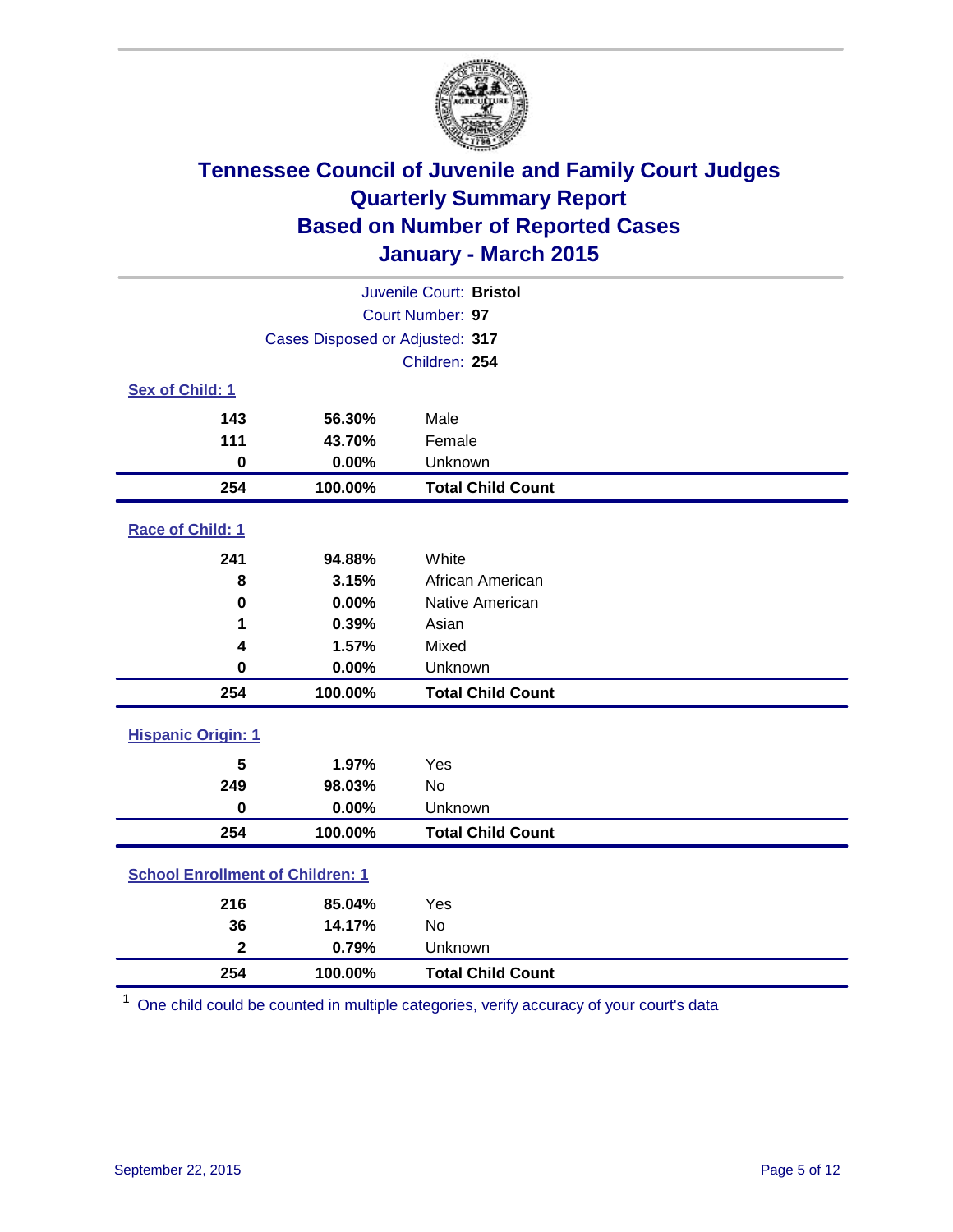

| Juvenile Court: Bristol         |  |
|---------------------------------|--|
| Court Number: 97                |  |
| Cases Disposed or Adjusted: 317 |  |
| Children: 254                   |  |

### **Living Arrangement of Child at Time of Referral: 1**

| 86           | 33.86%   | With Both Biological Parents |
|--------------|----------|------------------------------|
| 5            | 1.97%    | With Father and Stepmother   |
| 7            | 2.76%    | With Mother and Stepfather   |
| 87           | 34.25%   | <b>With Mother</b>           |
| 26           | 10.24%   | With Father                  |
| 23           | $9.06\%$ | <b>With Relatives</b>        |
| 0            | 0.00%    | <b>With Adoptive Parents</b> |
| 12           | 4.72%    | With Foster Family           |
| $\mathbf{2}$ | 0.79%    | In a Group Home              |
| 1            | 0.39%    | In a Residential Center      |
| 0            | $0.00\%$ | In an Institution            |
| 0            | $0.00\%$ | Independent                  |
| 1            | $0.39\%$ | Unknown                      |
| 4            | 1.57%    | Other                        |
| 254          | 100.00%  | <b>Total Child Count</b>     |

#### **Type of Detention: 2**

| 0<br>$\mathbf{2}$<br>0<br>0<br>0<br>0 | 0.00%<br>0.63%<br>$0.00\%$<br>0.00%<br>$0.00\%$<br>$0.00\%$ | Non-Secure Placement<br>Juvenile Detention Facility<br>Jail - Complete Separation<br>Jail - Partial Separation<br>Jail - No Separation<br><b>Psychiatric Hospital</b> |  |
|---------------------------------------|-------------------------------------------------------------|-----------------------------------------------------------------------------------------------------------------------------------------------------------------------|--|
| 0                                     | $0.00\%$                                                    | <b>Unknown</b>                                                                                                                                                        |  |
| 315                                   | 99.37%                                                      | Does Not Apply                                                                                                                                                        |  |
| 0                                     | $0.00\%$                                                    | Other                                                                                                                                                                 |  |
| 317                                   | 100.00%                                                     | <b>Total Detention Count</b>                                                                                                                                          |  |

<sup>1</sup> One child could be counted in multiple categories, verify accuracy of your court's data

If different than number of Cases (317) verify accuracy of your court's data.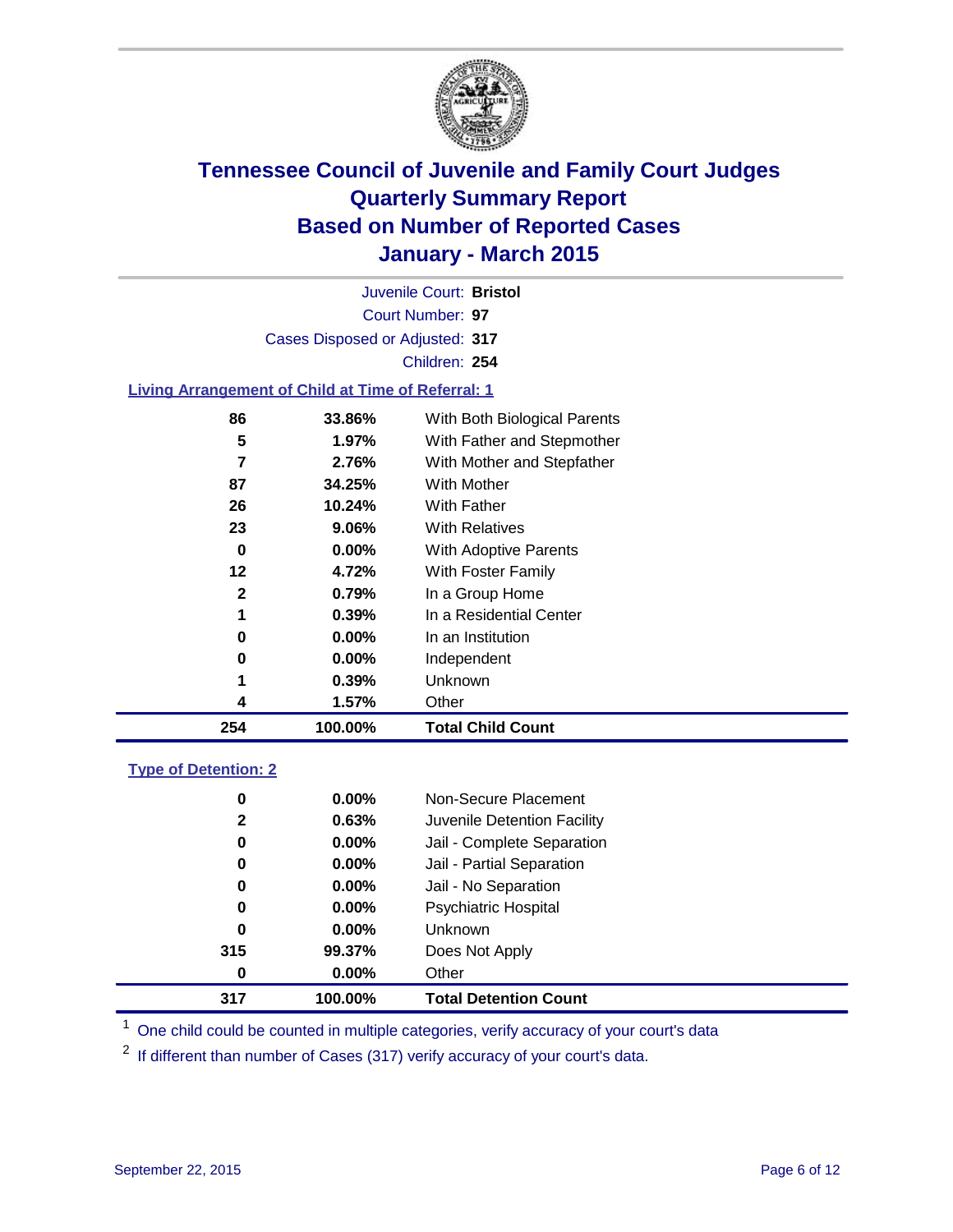

|                                                    | Juvenile Court: Bristol         |                                      |  |  |  |
|----------------------------------------------------|---------------------------------|--------------------------------------|--|--|--|
|                                                    | Court Number: 97                |                                      |  |  |  |
|                                                    | Cases Disposed or Adjusted: 317 |                                      |  |  |  |
|                                                    |                                 | Children: 254                        |  |  |  |
| <b>Placement After Secure Detention Hearing: 1</b> |                                 |                                      |  |  |  |
| 1                                                  | 0.32%                           | Returned to Prior Living Arrangement |  |  |  |
| 1                                                  | 0.32%                           | Juvenile Detention Facility          |  |  |  |
| 0                                                  | 0.00%                           | Jail                                 |  |  |  |
| 0                                                  | 0.00%                           | Shelter / Group Home                 |  |  |  |
| 0                                                  | 0.00%                           | <b>Foster Family Home</b>            |  |  |  |
| O                                                  | 0.00%                           | Psychiatric Hospital                 |  |  |  |
| 0                                                  | 0.00%                           | Unknown                              |  |  |  |
| 315                                                | 99.37%                          | Does Not Apply                       |  |  |  |
| 0                                                  | 0.00%                           | Other                                |  |  |  |
| 317                                                | 100.00%                         | <b>Total Placement Count</b>         |  |  |  |
|                                                    |                                 |                                      |  |  |  |
| <b>Intake Actions: 2</b>                           |                                 |                                      |  |  |  |
| 167                                                | 48.55%                          | <b>Petition Filed</b>                |  |  |  |
| 10                                                 | 2.91%                           | <b>Motion Filed</b>                  |  |  |  |
| 1                                                  | 0.29%                           | <b>Citation Processed</b>            |  |  |  |
| 0                                                  | 0.00%                           | Notification of Paternity Processed  |  |  |  |
| 40                                                 | 11.63%                          | Scheduling of Judicial Review        |  |  |  |
| 0                                                  | 0.00%                           | Scheduling of Administrative Review  |  |  |  |
| 0                                                  | 0.00%                           | Scheduling of Foster Care Review     |  |  |  |
| 0                                                  | 0.00%                           | Unknown                              |  |  |  |
| 126                                                | 36.63%                          | Does Not Apply                       |  |  |  |
| 0                                                  | 0.00%                           | Other                                |  |  |  |
| 344                                                | 100.00%                         | <b>Total Intake Count</b>            |  |  |  |

<sup>1</sup> If different than number of Cases (317) verify accuracy of your court's data.

If different than number of Referral Reasons (344), verify accuracy of your court's data.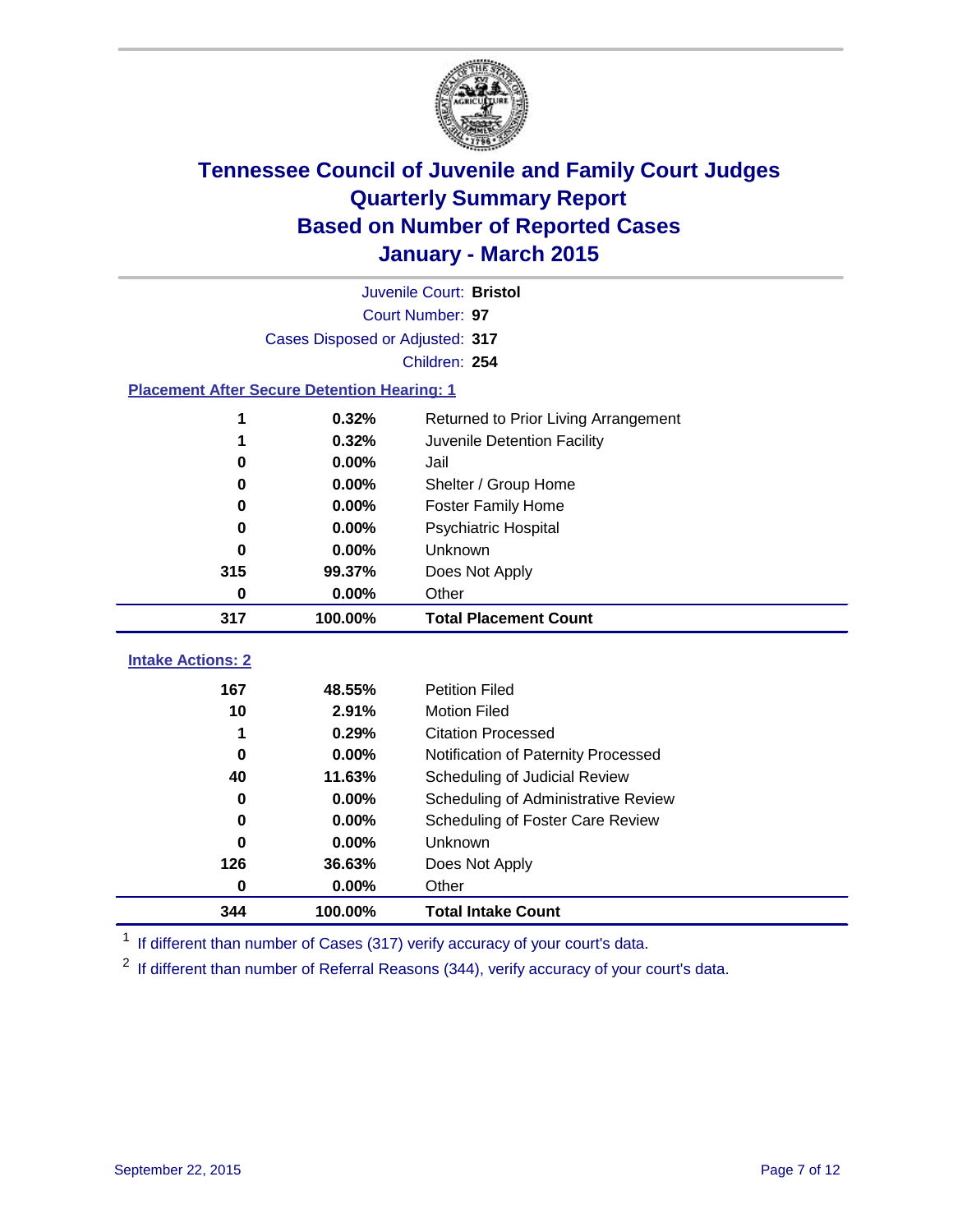

Court Number: **97** Juvenile Court: **Bristol** Cases Disposed or Adjusted: **317** Children: **254**

### **Last Grade Completed by Child: 1**

| 254              | 100.00%        | <b>Total Child Count</b>     |
|------------------|----------------|------------------------------|
| $\bf{0}$         | $0.00\%$       | Other                        |
| 3                | 1.18%          | Unknown                      |
| $\bf{0}$         | 0.00%          | <b>Never Attended School</b> |
| 1                | 0.39%          | Graduated                    |
| 0                | 0.00%          | <b>GED</b>                   |
| $\mathbf 0$      | 0.00%          | Non-Graded Special Ed        |
| $\mathbf 2$      | 0.79%          | 12th Grade                   |
| 26               | 10.24%         | 11th Grade                   |
| 47               | 18.50%         | 10th Grade                   |
| $\mathbf 0$      | 0.00%          | 9th Grade                    |
| 27               | 10.63%         | 9th Grade                    |
| $\mathbf 0$      | 0.00%          | 8th Grade                    |
| 20               | 7.87%          | 8th Grade                    |
| $\bf{0}$         | 0.00%          | 7th Grade                    |
| 21               | 8.27%          | 7th Grade                    |
| $\mathbf 0$      | 0.00%          | 6th Grade                    |
| 12               | 4.72%          | 6th Grade                    |
| $\mathbf 0$      | 0.00%          | 5th Grade                    |
| 9                | 3.54%          | 5th Grade                    |
| 0                | 0.00%          | 4th Grade                    |
| 5                | 1.97%          | 4th Grade                    |
| 0                | 0.00%          | 3rd Grade                    |
| 9                | 3.54%          | 3rd Grade                    |
| 0                | 0.00%          | 2nd Grade                    |
| $\mathbf 0$<br>5 | 0.00%<br>1.97% | 1st Grade<br>2nd Grade       |
| 15               | 5.91%          | 1st Grade                    |
| 19               | 7.48%          | Kindergarten                 |
| 4                | 1.57%          | Preschool                    |
| 29               | 11.42%         | Too Young for School         |
|                  |                |                              |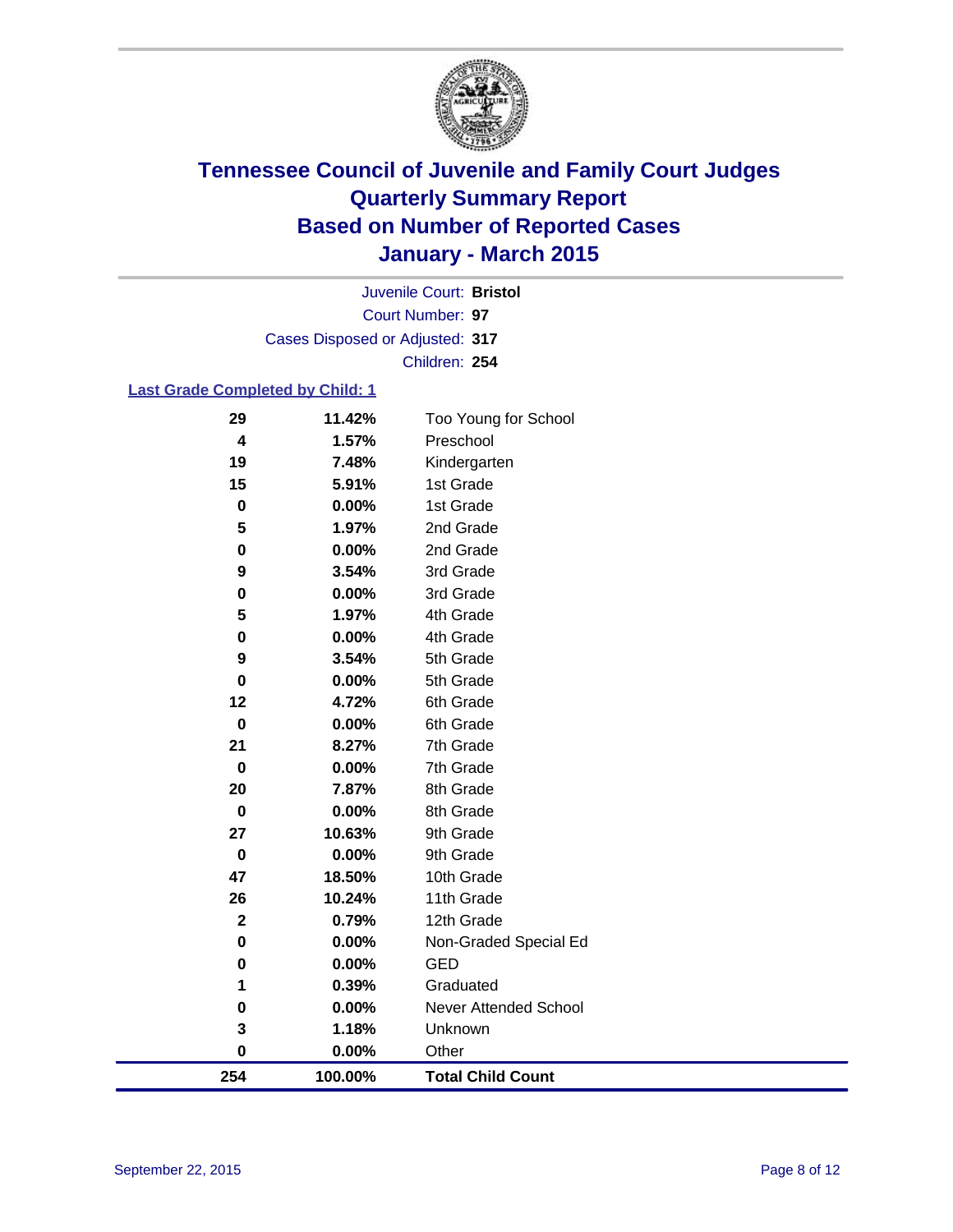

| Juvenile Court: Bristol                                                                 |                          |  |
|-----------------------------------------------------------------------------------------|--------------------------|--|
| Court Number: 97                                                                        |                          |  |
| Cases Disposed or Adjusted: 317                                                         |                          |  |
| Children: 254                                                                           |                          |  |
| <b>Enrolled in Special Education: 1</b>                                                 |                          |  |
| 1.57%<br>Yes<br>4                                                                       |                          |  |
| 247<br>97.24%<br>No                                                                     |                          |  |
| 1.18%<br>Unknown<br>3                                                                   |                          |  |
| 100.00%<br>254                                                                          | <b>Total Child Count</b> |  |
| One child could be counted in multiple categories, verify accuracy of your court's data |                          |  |

| 344                          | 100.00%  | <b>Total Action Count</b> |
|------------------------------|----------|---------------------------|
| 0                            | $0.00\%$ | Unknown                   |
| 0                            | $0.00\%$ | Other                     |
| 123                          | 35.76%   | <b>YSO</b>                |
| $\mathbf{2}$                 | 0.58%    | Magistrate                |
| 219                          | 63.66%   | Judge                     |
| <b>Action Executed By: 1</b> |          |                           |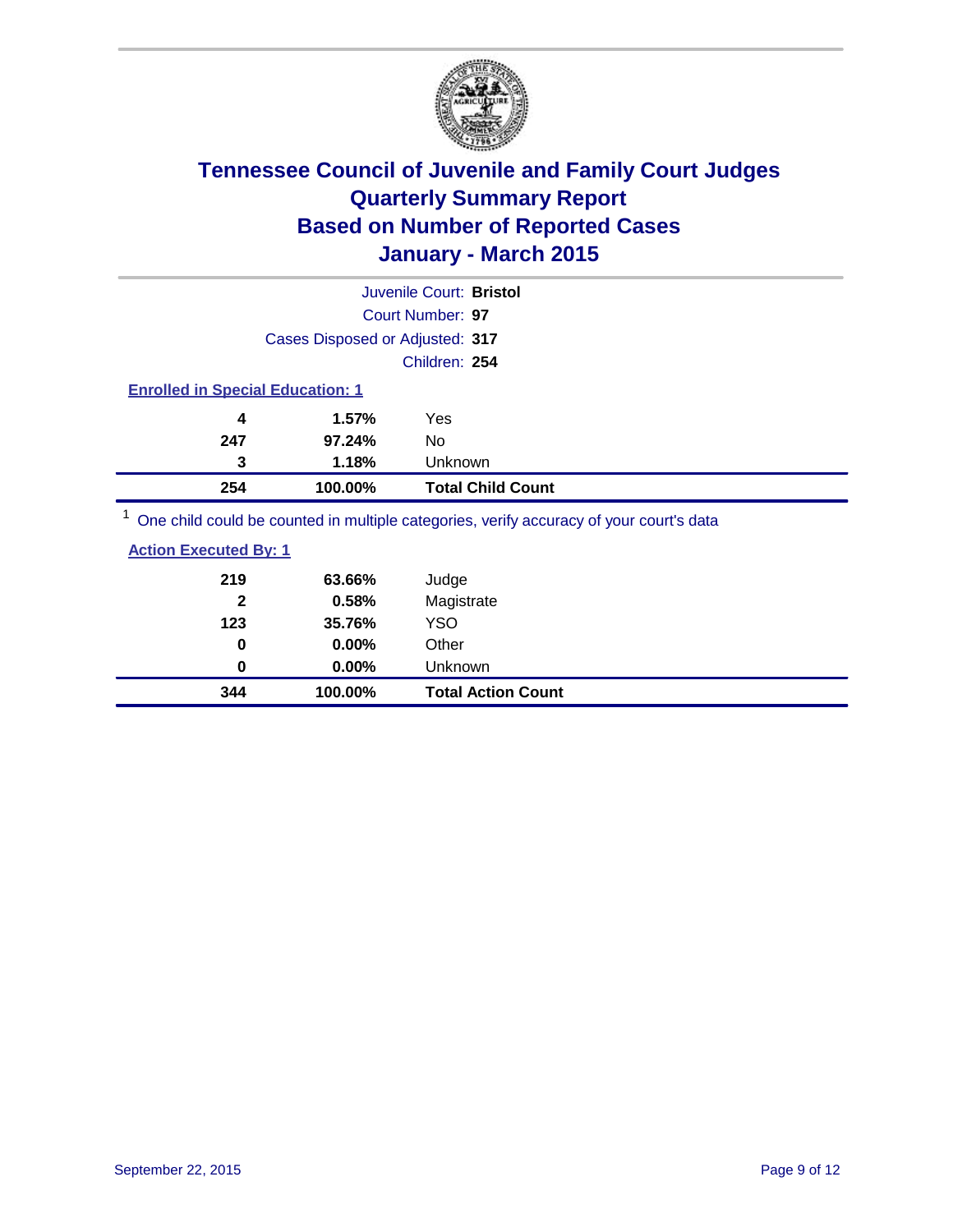

Court Number: **97** Juvenile Court: **Bristol** Cases Disposed or Adjusted: **317** Children: **254**

#### **Formal / Informal Actions: 1**

| 43  | 12.50%   | Dismissed                                        |
|-----|----------|--------------------------------------------------|
| 0   | $0.00\%$ | Retired / Nolle Prosequi                         |
| 10  | 2.91%    | <b>Complaint Substantiated Delinquent</b>        |
| 6   | 1.74%    | <b>Complaint Substantiated Status Offender</b>   |
| 14  | 4.07%    | <b>Complaint Substantiated Dependent/Neglect</b> |
| 0   | $0.00\%$ | <b>Complaint Substantiated Abused</b>            |
| 0   | $0.00\%$ | <b>Complaint Substantiated Mentally III</b>      |
| 126 | 36.63%   | Informal Adjustment                              |
| 10  | 2.91%    | <b>Pretrial Diversion</b>                        |
| 0   | $0.00\%$ | <b>Transfer to Adult Court Hearing</b>           |
| 0   | $0.00\%$ | Charges Cleared by Transfer to Adult Court       |
| 55  | 15.99%   | Special Proceeding                               |
| 37  | 10.76%   | <b>Review Concluded</b>                          |
| 43  | 12.50%   | Case Held Open                                   |
| 0   | $0.00\%$ | Other                                            |
| 0   | $0.00\%$ | Unknown                                          |
| 344 | 100.00%  | <b>Total Action Count</b>                        |

<sup>1</sup> If different than number of Referral Reasons (344), verify accuracy of your court's data.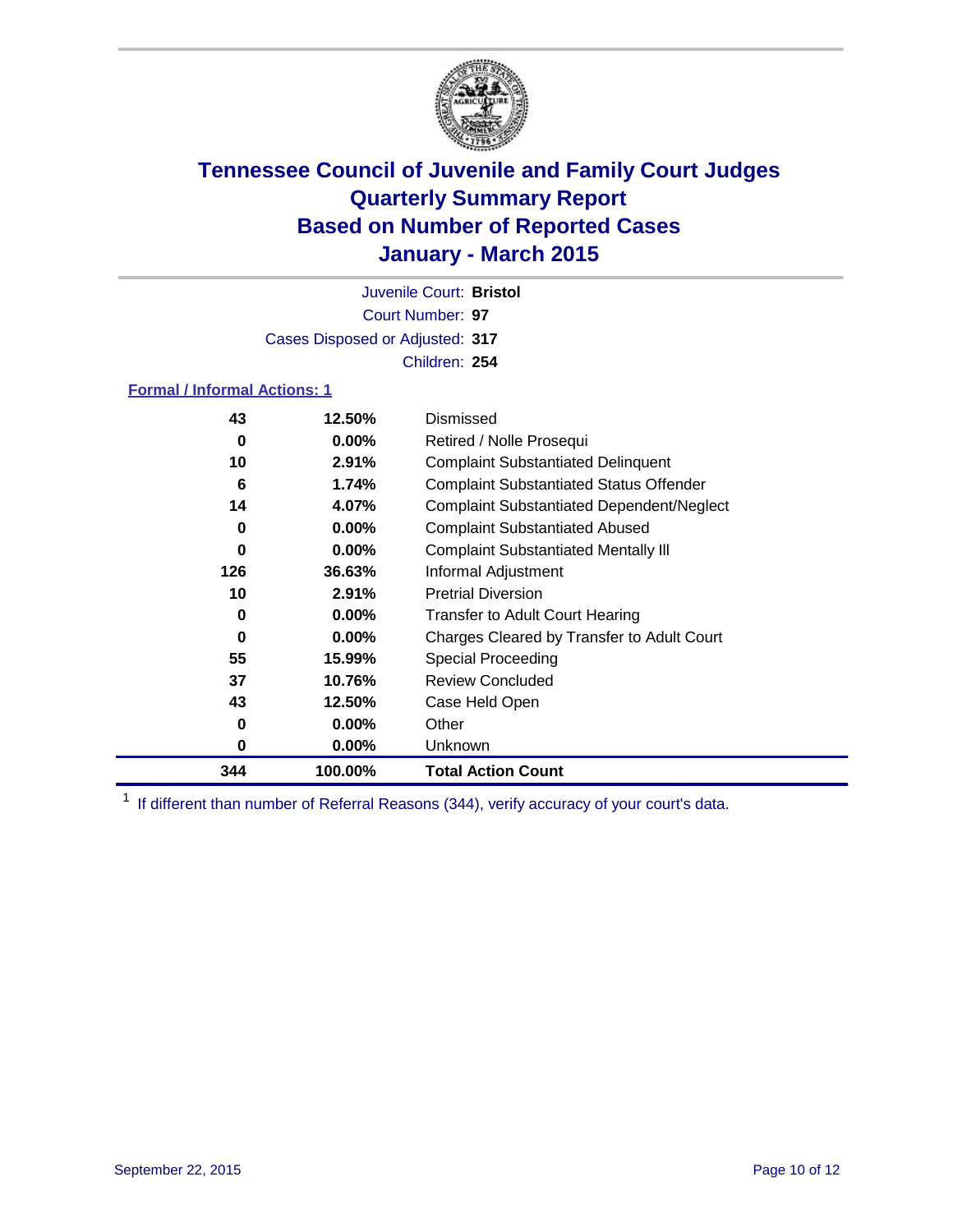

|                       |                                 | Juvenile Court: Bristol                               |
|-----------------------|---------------------------------|-------------------------------------------------------|
|                       |                                 | Court Number: 97                                      |
|                       | Cases Disposed or Adjusted: 317 |                                                       |
|                       |                                 | Children: 254                                         |
| <b>Case Outcomes:</b> |                                 | There can be multiple outcomes for one child or case. |
| 44                    | 8.38%                           | Case Dismissed                                        |
| 0                     | 0.00%                           | Case Retired or Nolle Prosequi                        |
| 124                   | 23.62%                          | Warned / Counseled                                    |
| 41                    | 7.81%                           | Held Open For Review                                  |
| 5                     | 0.95%                           | Supervision / Probation to Juvenile Court             |
| 0                     | 0.00%                           | <b>Probation to Parents</b>                           |
| 7                     | 1.33%                           | Referral to Another Entity for Supervision / Service  |
| 2                     | 0.38%                           | Referred for Mental Health Counseling                 |
| 3                     | 0.57%                           | Referred for Alcohol and Drug Counseling              |
| 0                     | 0.00%                           | <b>Referred to Alternative School</b>                 |
| 0                     | 0.00%                           | Referred to Private Child Agency                      |
| 38                    | 7.24%                           | Referred to Defensive Driving School                  |
| 0                     | 0.00%                           | Referred to Alcohol Safety School                     |
| 6                     | 1.14%                           | Referred to Juvenile Court Education-Based Program    |
| 3                     | 0.57%                           | Driver's License Held Informally                      |
| 0                     | 0.00%                           | <b>Voluntary Placement with DMHMR</b>                 |
| 0                     | 0.00%                           | <b>Private Mental Health Placement</b>                |
| 0                     | 0.00%                           | <b>Private MR Placement</b>                           |
| $\mathbf{2}$          | 0.38%                           | Placement with City/County Agency/Facility            |
| 32                    | 6.10%                           | Placement with Relative / Other Individual            |
| 45                    | 8.57%                           | Fine                                                  |
| 1                     | 0.19%                           | <b>Public Service</b>                                 |
| 2                     | 0.38%                           | Restitution                                           |
| 0                     | $0.00\%$                        | <b>Runaway Returned</b>                               |
| 4                     | 0.76%                           | No Contact Order                                      |
| 0                     | 0.00%                           | Injunction Other than No Contact Order                |
| 0                     | 0.00%                           | <b>House Arrest</b>                                   |
| 0                     | 0.00%                           | <b>Court Defined Curfew</b>                           |
| 0                     | 0.00%                           | Dismissed from Informal Adjustment                    |
| 1                     | 0.19%                           | <b>Dismissed from Pretrial Diversion</b>              |
| 0                     | 0.00%                           | Released from Probation                               |
| 0                     | 0.00%                           | <b>Transferred to Adult Court</b>                     |
| 0                     | 0.00%                           | <b>DMHMR Involuntary Commitment</b>                   |
| 0                     | 0.00%                           | <b>DCS Commitment - Determinate</b>                   |